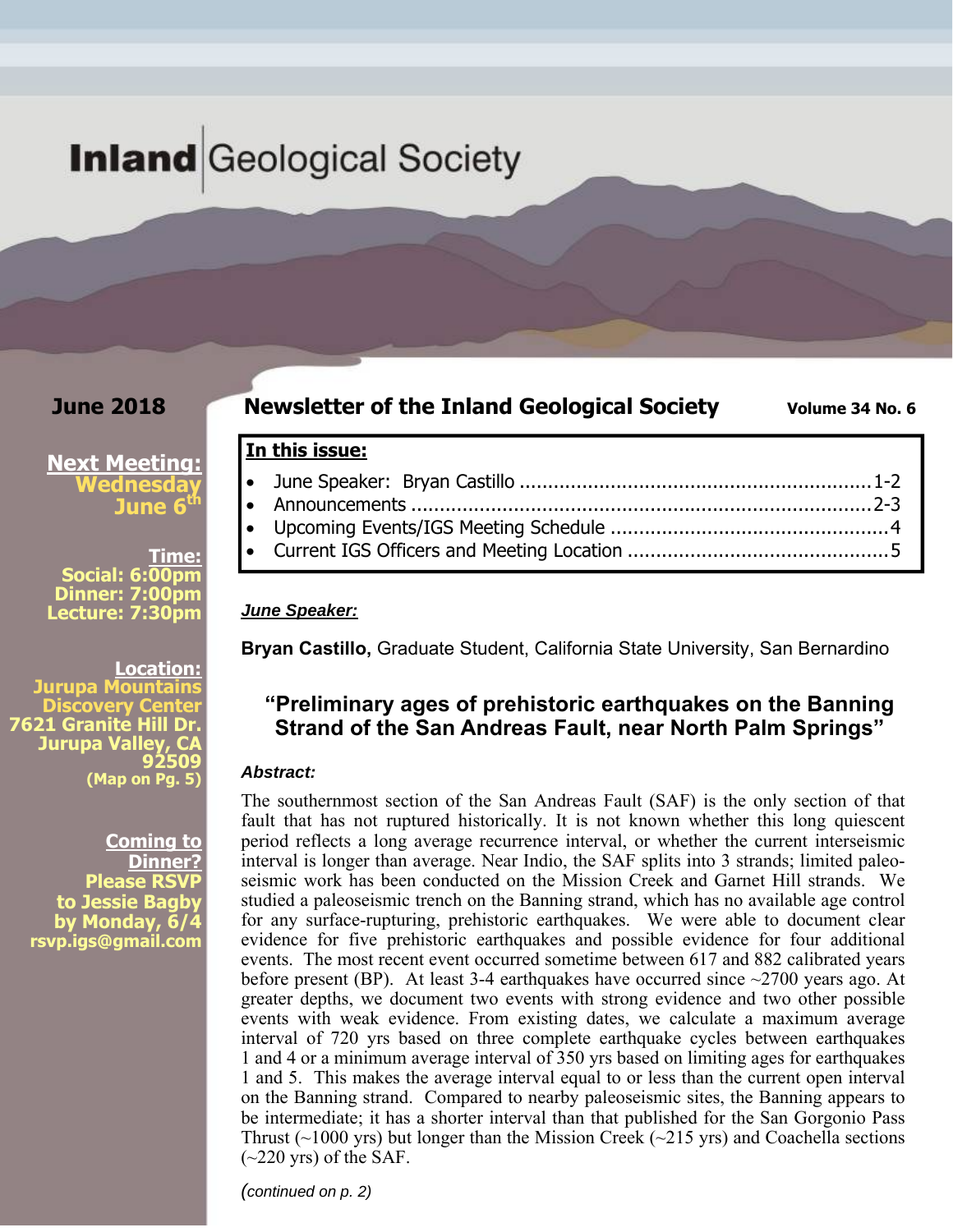*(continued from p. 1)* 

### *Biography:*

Bryan Castillo is a graduate student at California State University, San Bernardino, working on a master of science in geology under the supervision of Dr. Sally McGill. His research interests include paleoseismology, earthquake geology, and seismic hazard analysis in southern California. Previous work includes investigating the southern extension of the West Lake Tahoe fault and the structure under the Bushveld complex, South Africa, from receiver functions. Bryan has a bachelor of science in Geophysics from California State University, Northridge.

The deadline for the submission of abstracts for the 7th International Conference on Debris Flow Hazards Mitigation is May 31, 2018. Convened by the Association of Environmental and Engineering Geologists, the conference will be held in Golden, Colorado USA on June 10-13, 2019. With the beautiful Rocky Mountains covering half the state, Colorado shares the problem of debris-flow hazards with other mountainous areas of the world. Against this backdrop, scientists, engineers, and policy makers from around the world will be able to share new research and ideas in the field of debris flows. Field trips will take place both before and after those dates.

Proceedings will be published as an AEG special publication; proceedings from previous conferences are highly respected and widely cited.

Abstract submission details are available at https://dfhm7.csmspace.com/papers.html and more details about the event are available at https://dfhm7.csmspace.com/.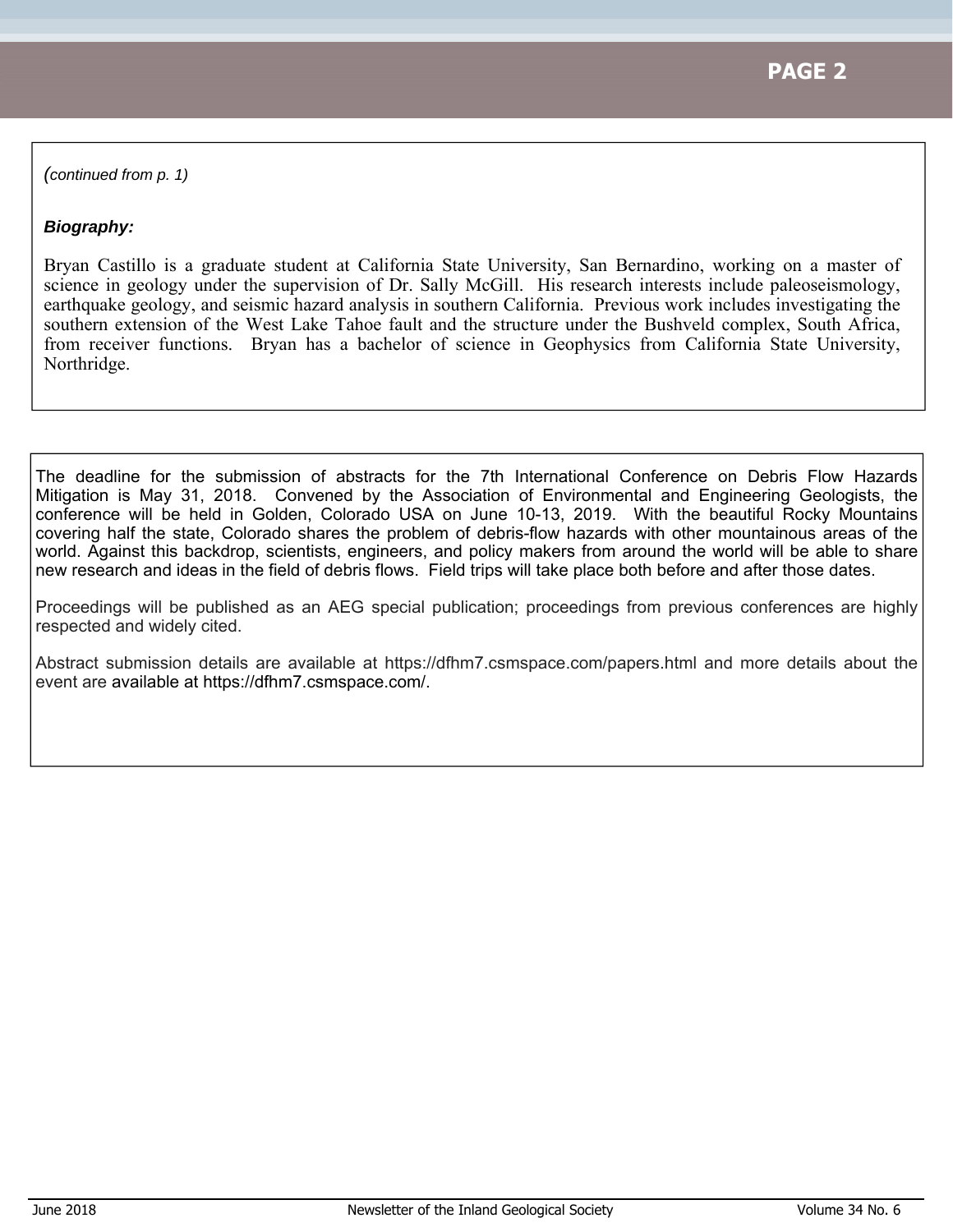**PAGE 3**

# **Note our New Meeting Place!**

The Inland Geological Society monthly meeting will be held at the **Jurupa Mountains Discovery Center** 7621 Granite Hill Drive, Jurupa Valley, California 92509 951.685.5818



The Jurupa Mountains Discovery Center hosts the Ruth and Sam Kirkby Earth Science Museum, which houses a unique collection of exhibits including the Crestmore Quarry, fluorescent minerals, Indian artifacts, mining exhibits, petrified wood, sea shells, dinosaur exhibits, fossils, rocks and minerals, and many more.

The onsite Granite Hill Nursery stocks a large variety of cacti and succulents, and the gardens showcase mature and unique species over several acres. A collection of butterfly gardens is under construction as part of ongoing Eagle Scout Service Projects.

The Center also provides hands-on educational kits for educators, houses a critter corner in the gift shop, and hosts themed toddler times on Friday afternoons.

*Visit their website at https://jmdc.org to learn more about the Jurupa Mountains Discovery Center, and meet us there on Tuesday, March 6th for our next meeting!*

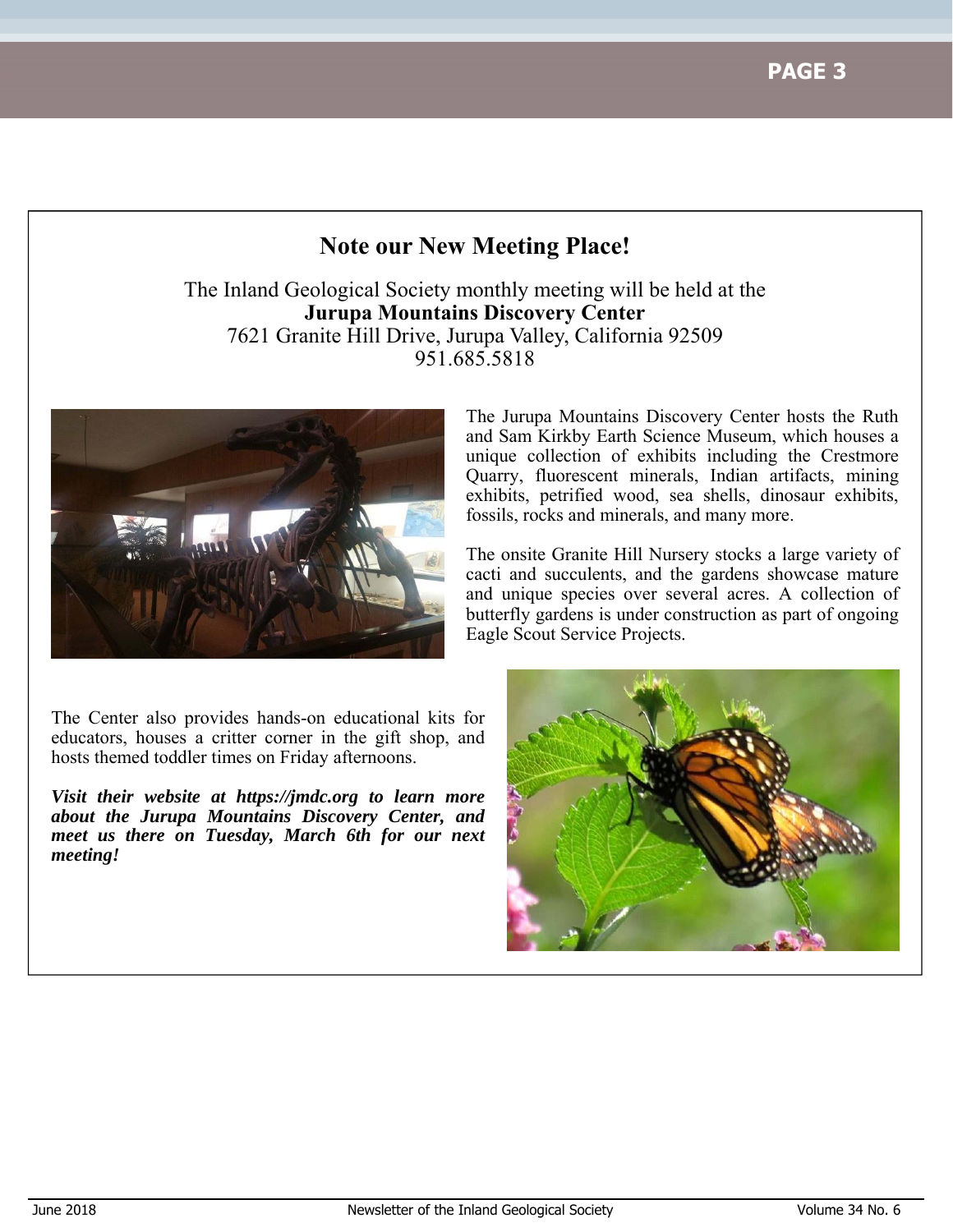# **Upcoming Meetings/Events**

### **Inland Geological Society**

The Inland Geological Society typically meets the first Wednesday or Thursday of each month. There will be no meeting in July. Join us in August for our next dinner meeting and speaker. For more information, visit our website at www.inlandgeo.org.

#### **South Coast Geological Society**



Monthly dinner meetings are typically the 1st Monday of the month. In June, the South Coast Geological Society and the San Diego Association of Geologists will hold their annual joint meeting on Monday, June 4th at

6:00 pm at The Holiday Inn Express in San Clemente. The speaker will be Tom Bourque of GeoTek presenting, "And When the Landfill "And When the Landfill Swims with the Fishes". For more information, visit the association website at www.southcoastgeo.org.

### **AEG—Southern California Chapter**



The next meeting of the AEG— Southern California Chapter will be held on Wednesday, June 13th at Victorio's Ristorante in North Hollywood. This meeting will be an opportunity for students to present poster and Power Point presentations. For more

information, visit the association website at www.aegsc.org.

#### **AEG—Inland Empire Chapter**



Monthly dinner meetings are typically the third Wednesday of the month at Pinnacle Peak Steakhouse, 2533 S. La Cadena Drive, Colton. The June meeting has not been announced yet. For more information, visit the association website at

www.aegsc.org/chapters/inlandempire.

### **San Diego Association of Geologists**



Meetings are usually held the third Wednesday evening each month. In June, the South Coast Geological Society and the San Diego Association of Geologists will hold their annual joint meeting on Monday, June 4th at 6:00 pm at The Holiday Inn Express in San Clemente. The speaker will be Tom Bourque of GeoTek presenting, "Landslide Mitigation of a Landfill and Environmental Impacts". For more information, visit the association website at www.sandiegogeologists.org.

#### **Los Angeles Basin Geological Society**



Monthly lunch meetings are typically the 4th Thursday of the month from  $11:30$  am to  $1:00$  pm at the Willow Street Conference Center, 4101 E. Willow Street, Long Beach. The June meeting has not been announced yet. For

more information, visit the association website at www.labgs.org.

# **Get Your IGS Coffee Mug!**

IGS will now be selling IGS coffee mugs at the monthly meetings. They will be on sale for \$10.